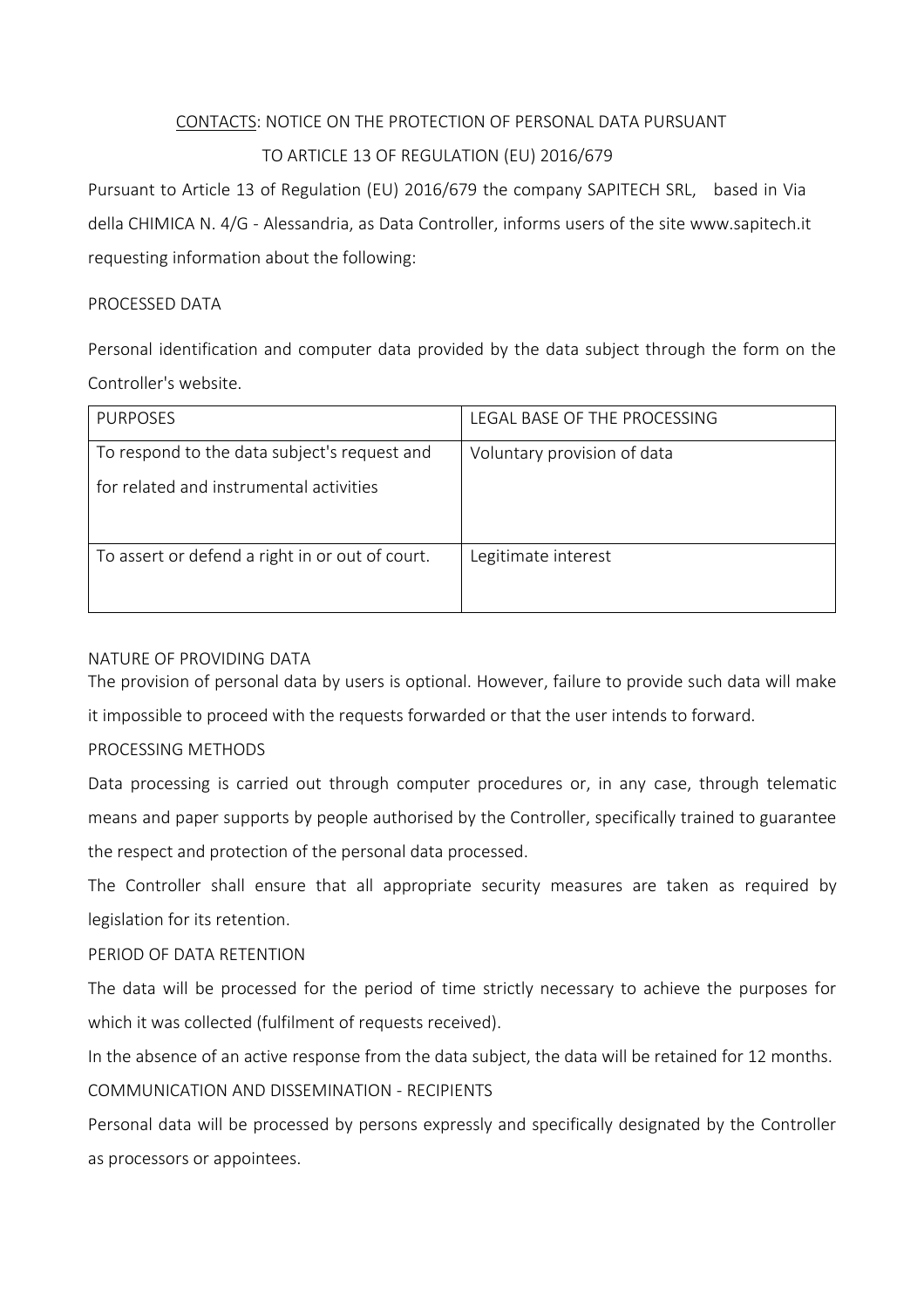The data may also be processed by third parties (outsourcers) that we use to provide services related to the purpose pursued, which our organisation assesses from time to time whether to appoint data processors to ensure greater protection.

In all cases, these parties will process the data in accordance with the instructions received from the Controller, according to operational profiles assigned to them in relation to the functions performed, limited to what is necessary and instrumental to the performance of specific operations within the scope of the services requested, and exclusively for the fulfilment of the purposes indicated in this notice.

The list of Data Processors, which is constantly updated, can be requested by sending a communication in the manner indicated in the following point concerning the rights of the data subject. The data may also be communicated to public and/or private third parties and competent authorities that can access the data by law.

The data shall not be disseminated, sold or exchanged with third parties without the express consent of the data subject.

DATA TRANSFER OUTSIDE THE EU

The collected data is not subject to transfer beyond European borders.

#### RIGHTS OF THE DATA SUBJECTS

Data subjects, to whom the personal data refers, are entitled to exercise their rights as shown

below at any time:

| Art. 7 - Right to                | The data subject shall have the right to withdraw his or her consent    |
|----------------------------------|-------------------------------------------------------------------------|
| withdraw consent                 | at any time. The withdrawal of consent shall not affect the             |
|                                  | lawfulness of processing based on consent before its withdrawal.        |
|                                  | Prior to giving consent, the data subject shall be informed thereof. It |
|                                  | shall be as easy to withdraw as to give consent.                        |
| <u>Art. 15 - Right of access</u> | The data subject shall have the right to obtain from the controller     |
|                                  | confirmation as to whether or not personal data concerning him or       |
|                                  | her are being processed, and, where that is the case, access to the     |
|                                  | personal data and to the information regarding processing.              |
| Art. 16 - Right to               | The data subject shall have the right to obtain from the controller     |
| rectification                    | without undue delay the rectification of inaccurate personal data       |
|                                  | concerning him or her. Considering the purposes of the processing,      |
|                                  | the data subject shall have the right to have incomplete personal       |
|                                  | data completed, including by means of providing a supplementary         |
|                                  | statement.                                                              |
| Art. 17 - Right to               | The data subject shall have the right to obtain from the controller     |
| erasure (right to be             | the erasure of personal data concerning him or her without undue        |
| forgotten)                       | delay and the controller shall have the obligation to erase personal    |
|                                  | data without undue delay.                                               |
| Art. 18 - Right to the           | The data subject shall have the right to obtain from the controller     |
| restriction of processing        | restriction of processing where one of the following applies:           |
|                                  |                                                                         |